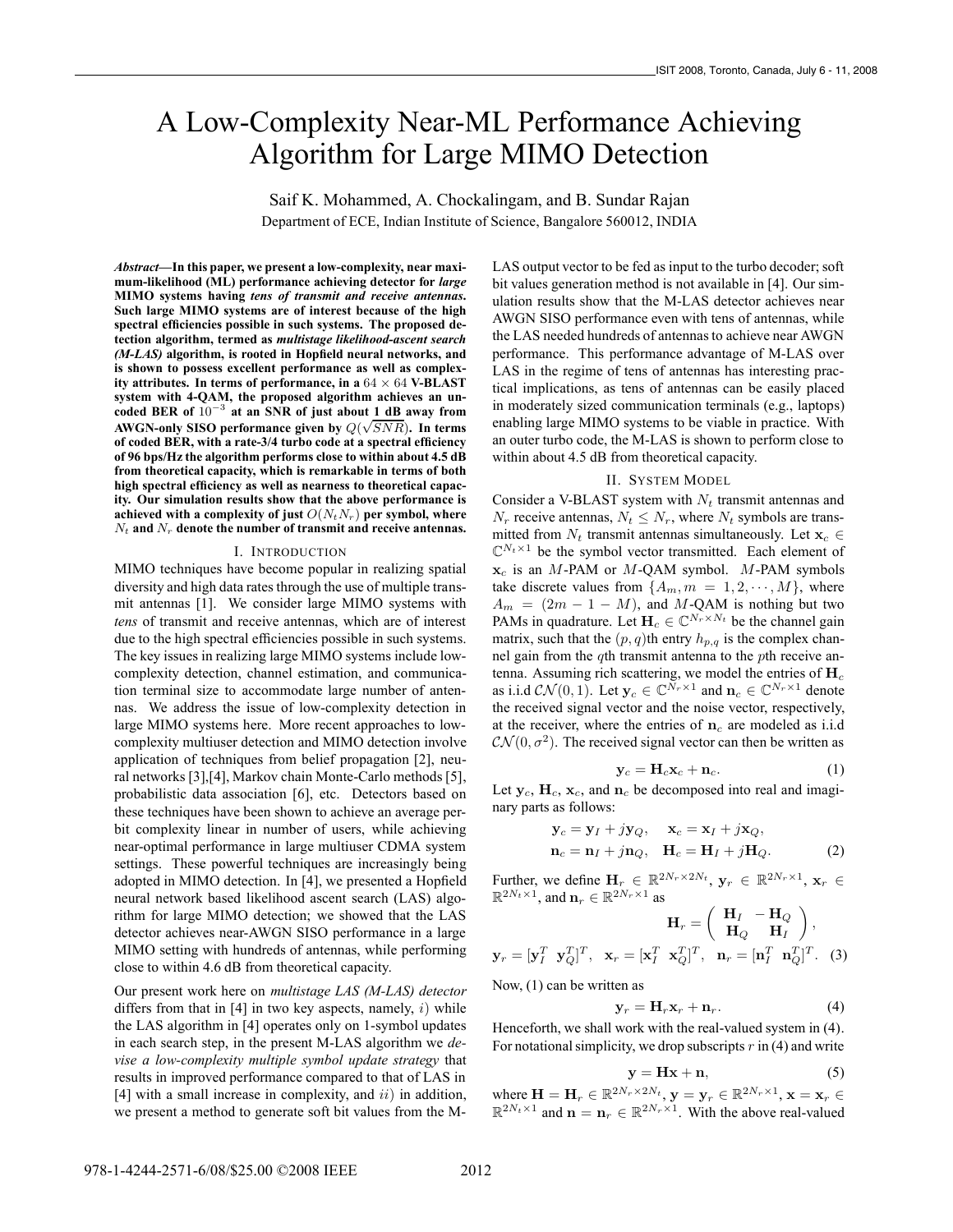system model, the real-part of the original complex data symbols will be mapped to  $[x_1, \dots, x_{N_t}]$  and the imaginary-part of these symbols will be mapped to  $[x_{N_t+1}, \dots, x_{2N_t}].$  For  $M$ -PAM,  $[x_{N_t+1}, \dots, x_{2N_t}]$  will be zeros since M-PAM symbols take only real values. In the case of M-QAM,  $[x_1, \dots, x_{N_t}]$ can viewed to be from an underlying M-PAM signal set and so is  $[x_{N_t+1}, \dots, x_{2N_t}]$ . Let  $\mathbb{A}_i$  denote the M-PAM signal set from which  $x_i$  takes values,  $i = 1, 2, \dots, 2N_t$ . For example, for 4-PAM,  $\mathbb{A}_i = \{-3, -1, 1, 3\}$  for  $i = 1, 2, \dots, N_t$ and  $\mathbb{A}_i = \{0\}$  for  $i = N_{t+1}, \dots, 2N_t$ . Similarly, for 4-QAM, after transforming the system into an equivalent real-valued system,  $\mathbb{A}_i = \{1, -1\}$  for  $i = 1, 2, \dots, 2N_t$ . Now, define a  $2N_t$ -dimensional signal space S to be the Cartesian product of  $A_1$  to  $A_{2N_t}$ . The ML solution vector,  $\mathbf{d}_{ML}$ , is given by

$$
\mathbf{d}_{ML} = \frac{\text{arg min}}{\mathbf{d} \in \mathbb{S}} \left\| \mathbf{y} - \mathbf{H} \mathbf{d} \right\|^2 = \frac{\text{arg min}}{\mathbf{d} \in \mathbb{S}} \mathbf{d}^T \mathbf{H}^T \mathbf{H} \mathbf{d} - 2\mathbf{y}^T \mathbf{H} \mathbf{d}, \tag{6}
$$

whose complexity is exponential in  $N_t$ . We present a lowcomplexity high-performance detection algorithm next.

#### III. PROPOSED M-LAS DETECTOR

The proposed M-LAS algorithm essentially consists of a sequence of likelihood-ascent search stages, where the likelihood increases monotonically with every search stage. Each search stage consists of several iterations, where we update one symbol per iteration such that the likelihood monotonically increases from one iteration to the next until a local minima is reached. Upon reaching this local minima, we try a 2-symbol and/or a 3-symbol update in order to further increase the likelihood. If this likelihood increase happens, we initiate the next search stage starting from this new point. The algorithm terminates at the stage from where further likelihood increase does not happen.

The M-LAS algorithm starts with an initial solution  $\mathbf{d}^{(0)}$ , given by  $\mathbf{d}^{(0)} = \mathbf{B} \mathbf{y}$ , where **B** is the initial solution filter, which can be a matched filter (MF) or zero-forcing (ZF) filter or MMSE filter. The index  $m$  in  $\mathbf{d}^{(m)}$  denotes the iteration number in a given search stage. The ML cost function after the kth iteration in a given search stage is given by

$$
C^{(k)} = \mathbf{d}^{(k)^T} \mathbf{H}^T \mathbf{H} \mathbf{d}^{(k)} - 2\mathbf{y}^T \mathbf{H} \mathbf{d}^{(k)}.
$$
 (7)

Each search stage would involve a sequence of 1-symbol updates followed by a 2 and/or a 3 symbol update.

#### *A. One-Symbol Update*

Let us assume that we update the pth symbol in the  $(k + 1)$ th iteration; p can take value from  $1, \dots, N_t$  for M-PAM and  $1, \dots, 2N_t$  for M-QAM. The update rule can be written as

$$
\mathbf{d}^{(k+1)} = \mathbf{d}^{(k)} + \lambda_p^{(k)} \mathbf{e}_p,\tag{8}
$$

where  $\mathbf{e}_p$  denotes the unit vector with its *p*th entry only as one, and all other entries as zero. Also, for any iteration  $k$ ,  $\mathbf{d}^{(k)}$ should belong to the space S, and therefore  $\lambda_p^{(k)}$  can take only certain integer values. For example, in case of 4-PAM or 16- QAM (both have the same signal set  $\mathbb{A}_p = \{-3, -1, 1, 3\}$ ),  $\lambda_p^{(k)}$  can take values only from  $\{-6, -4, -2, 0, 2, 4, 6\}$ . Using (7) and (8), and defining a matrix **G** as

$$
\mathbf{G} \triangleq \mathbf{H}^T \mathbf{H}, \tag{9}
$$

we can write the cost difference  $\Delta C_p^{k+1} \stackrel{\triangle}{=} C^{(k+1)} - C^{(k)}$  as

$$
\Delta C_p^{k+1} \ \ = \ \ \lambda_p^{(k)^2}({\bf G})_{p,p} - 2 \lambda_p^{(k)} z_p^{(k)},
$$

where **h**<sub>p</sub> is the pth column of **H**,  $\mathbf{z}^{(k)} = \mathbf{H}^T(\mathbf{y} - \mathbf{H}\mathbf{d}^{(k)}), z_p^{(k)}$ is the pth entry of the  $\mathbf{z}^{(k)}$  vector, and  $(\mathbf{G})_{p,p}$  is the  $(p, p)$ th entry of the **G** matrix. Also, let us define  $a_p$  and  $l_p^{(k)}$  as

$$
a_p = (\mathbf{G})_{p,p}, \quad l_p^{(k)} = |\lambda_p^{(k)}|.
$$
 (10)

With the above variables defined, we can rewrite (10) as

 $\Delta C_p^{k+1} = l_p^{(k)^2} a_p - 2l_p^{(k)} |z_p^{(k)}| \operatorname{sgn}(\lambda_p^{(k)}) \operatorname{sgn}(z_p^{(k)}),$  (11) where sgn(.) denotes the signum function. For the ML cost function to reduce from the kth to the  $(k + 1)$ th iteration, the cost difference should be negative. Using this fact and that  $a_p$ and  $l_p^{(k)}$  are non-negative quantities, we can conclude from (11) that the sign of  $\lambda_p^{(k)}$  must satisfy

$$
\operatorname{sgn}(\lambda_p^{(k)}) = \operatorname{sgn}(z_p^{(k)}). \tag{12}
$$

Using (12) in (11), the ML cost difference can be rewritten as

$$
\mathcal{F}(l_p^{(k)}) \stackrel{\triangle}{=} \Delta C_p^{k+1} = l_p^{(k)^2} a_p - 2l_p^{(k)} |z_p^{(k)}|.
$$
 (13)

For  $\mathcal{F}(l_p^{(k)})$  to be non-positive, the necessary and sufficient condition from (13) is that

$$
l_p^{(k)} \quad < \quad \frac{2|z_p^{(k)}|}{a_p}.\tag{14}
$$

However, we can find the value of  $l_p^{(k)}$  which satisfies (14) and at the same time gives the largest descent in the ML cost function from the kth to the  $(k + 1)$ th iteration (when symbol p is updated). Also,  $l_p^{(k)}$  is constrained to take only certain integer values, and therefore the brute-force way to get optimum  $l_p^{(k)}$ is to evaluate  $\mathcal{F}(l_p^{(k)})$  at all possible values of  $l_p^{(k)}$ . This would become computationally expensive as the constellation size M increases. However, for the case of 1-symbol update, we could obtain a closed-form expression for the optimum  $l_p^{(k)}$ that minimizes  $\mathcal{F}(l_p^{(k)})$ , which is given by

$$
l_{p,opt}^{(k)} = 2\left\lfloor \frac{|z_p^{(k)}|}{2a_p} \right\rfloor, \tag{15}
$$

where  $| \cdot |$  denotes the rounding operation. If the pth symbol in  $\mathbf{d}^{(k)}$ , i.e.,  $d_p^{(k)}$ , were indeed updated, then the new value of the symbol would be given by

$$
\tilde{d}_p^{(k+1)} = d_p^{(k)} + l_p^{(k)} \text{sgn}(z_p^{(k)}).
$$
 (16)

However,  $\tilde{d}_p^{(k+1)}$  can take values only in the set  $\mathbb{A}_p$ , and therefore we need to check for the possibility of  $\tilde{d}_p^{(k+1)}$  being greater than  $(M-1)$  or less than  $-(M-1)$ . If  $\tilde{d}_p^{(k+1)}$  >  $(M-1)$ , then  $l_p^{(k)}$  is adjusted so that the new value of  $d_p^{(k+1)}$ with the adjusted value of  $l_p^{(k)}$  (using (16)) is  $(M - 1)$ . Similarly, if  $\tilde{d}_p^{(k+1)} < -(M-1)$ , then  $l_p^{(k)}$  is adjusted so that the new value of  $\tilde{d}_p^{(k+1)}$  is  $-(M-1)$ . That is, if  $\tilde{d}_p^{(k+1)}$  >  $(M - 1)$ , the adjustment equation is

$$
l_p^{(k)} = l_p^{(k)} - \text{sgn}(z_p^{(k)}) \big( \tilde{d}_p^{(k+1)} - (M-1) \big), \tag{17}
$$

and if  $\tilde{d}_p^{(k+1)} < -(M-1)$ , the adjustment equation is

$$
h_p^{(k)} = l_p^{(k)} - \text{sgn}(z_p^{(k)}) \left( \tilde{d}_p^{(k+1)} + (M-1) \right). \tag{18}
$$

l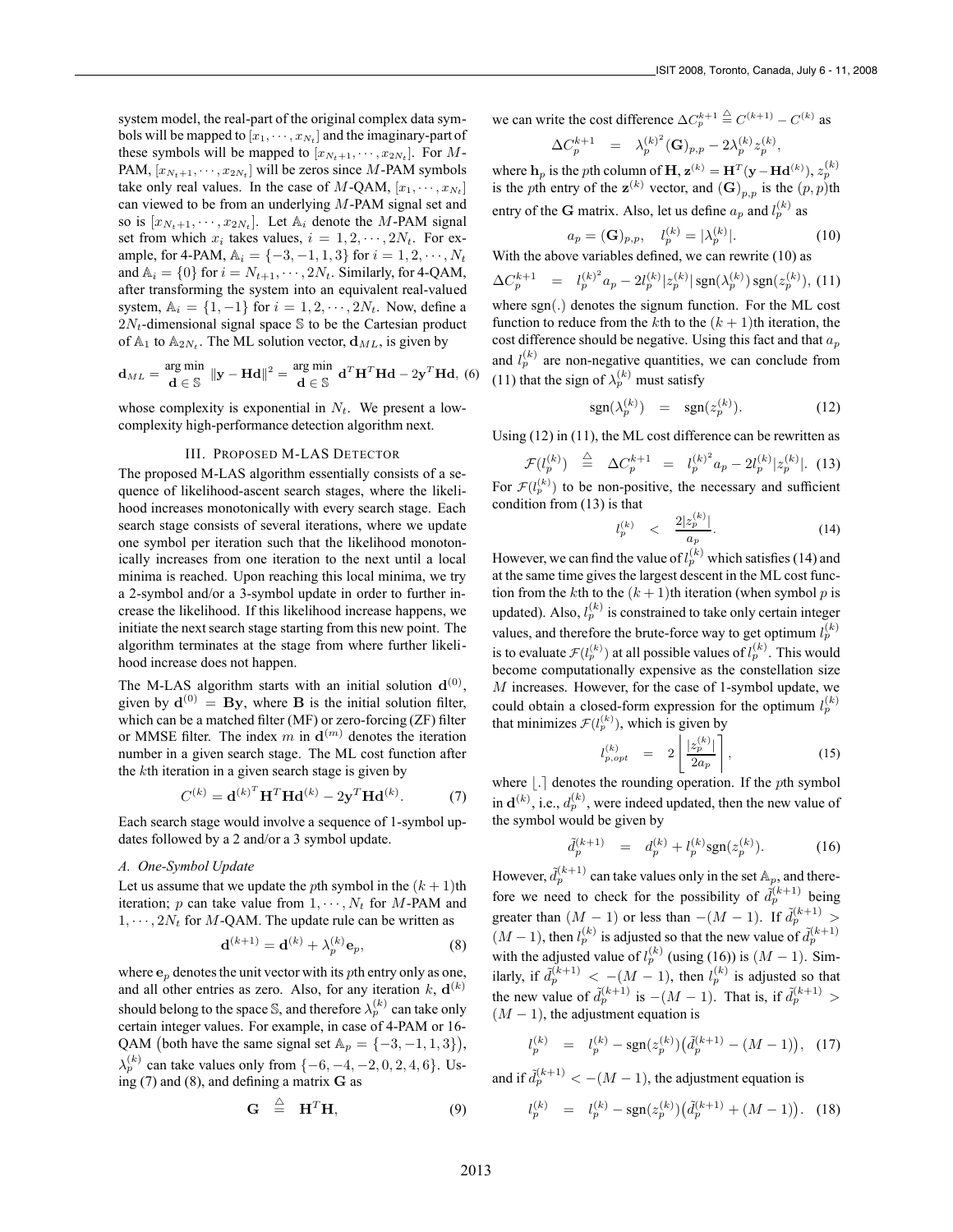Let  $\tilde{l}_{p,opt}^{(k)}$  be obtained from  $l_{p,opt}^{(k)}$  by using the adjustment equations (17) and (18). It can be shown that if  $\mathcal{F}(l_{p,opt}^{(k)})$  is non-positive, then  $\mathcal{F}(\tilde{l}_{p,opt}^{(k)})$  is also non-positive. We compute  $\mathcal{F}(\tilde{l}_{p,opt}^{(k)}), \forall~p=1,\cdots,2N_t,$  Now, given  $\mathcal{F}(\tilde{l}_{p,opt}^{(k)}), \forall~p,$  let

$$
s = \frac{\arg \min}{p} \mathcal{F}(\tilde{l}_{p,opt}^{(k)}).
$$
 (19)

If  $\mathcal{F}(\tilde{l}_{s,opt}^{(k)}) < 0$ , the update for the  $(k + 1)$ th iteration is

$$
\mathbf{d}^{(k+1)} = \mathbf{d}^{(k)} + l_{s,opt}^{(k)} \operatorname{sgn}(z_s^{(k)}) \mathbf{e}_s, \quad (20)
$$

$$
\mathbf{z}^{(k+1)} = \mathbf{z}^{(k)} - l_{s,opt}^{(k)} \operatorname{sgn}(z_s^{(k)}) \mathbf{g}_s. \tag{21}
$$

where  $g_s$  is the sth column of **G**. The update in (21) follows from the definition of  $\mathbf{z}^{(k)}$  in (10). If  $\mathcal{F}(\tilde{l}_{s,opt}^{(k)}) \geq 0$ , then the 1-symbol update search terminates. The data vector at this point is referred to as '1-symbol update local minima'. After reaching the 1-symbol update local minima, we look for a further decrease in the cost function by updating multiple symbols simultaneously.

### *B. Why Multiple Symbol Updates?*

The motivation for trying out multiple symbol updates can be explained as follows. Let  $\mathbb{L}_K \subseteq \mathbb{S}$  denote the set of data vectors such that for any  $\mathbf{d} \in \mathbb{L}_K$ , if a K-symbol update is performed on **d** resulting in a vector **d**', then  $||\mathbf{y} - \hat{\mathbf{H}} \mathbf{d}'|| \ge$  $||\mathbf{y} - \mathbf{H} \mathbf{d}||$ . We note that  $\mathbf{d}_{ML} \in \mathbb{L}_K$ ,  $\forall K = 1, 2, \dots, 2N_t$ , because any number of symbol updates on  $d_{ML}$  will not decrease the cost function. We define another set  $\mathbb{M}_K = \bigcap_{j=1}^K \mathbb{L}_j$ . Note that  $\mathbf{d}_{ML} \in M_K, \forall K = 1, 2, \cdots, 2N_t$ , and  $M_{2N_t} =$  $\{d_{ML}\}\$ , i.e.,  $\mathbb{M}_{2N_t}$  is a singleton set with  $d_{ML}$  as the only element. Also,  $|\mathbb{M}_{K+1}| \leq |\mathbb{M}_{K}|$ ,  $K = 1, 2, \cdots, 2N_t - 1$ . For any  $\mathbf{d} \in M_K$ ,  $K = 1, 2, \cdots, 2N_t$  and  $\mathbf{d} \neq \mathbf{d}_{ML}$ , it can be seen that **d** and  $d_{ML}$  will differ in  $K + 1$  or more locations. Since  $\mathbf{d}_{ML} \in M_K$ , and  $|M_K|$  decreases monotonically with increasing  $K$ , there will be lesser non-ML data vectors to which the algorithm can converge to for increasing  $K$ . In addition, at moderate to high SNRs,  $d_{ML}$  = **x** with high probability. Therefore, the separation between any **d**  $\in M_K$ and **x** will monotonically increase with increasing K with high probability. Therefore, the probability of the noise vector **n** inducing an error would decrease with increasing K. This indicates that  $K$ -symbol updates with large  $K$  could get near to ML performance. However, the overall complexity with up to  $K$ -symbol simultaneous updates allowed would be of order  $O(N_t^K)$ . So, in order to limit the complexity to  $O(N_t^2)$  per symbol, we restrict the updates to  $K = 3$ . Since only up to 3-symbol updates are considered in the proposed algorithm, it follows that the algorithm would always converge to a data vector in  $\mathbb{M}_3$ .

## *C. Two-Symbol Update*

Let us consider 2-symbol update in this subsection. Let us assume that we update the pth and qth symbols in the  $(k +$ 1)th iteration; p and q can take values from  $1, \dots, N_t$  for M-PAM and  $1, \dots, 2N_t$  for M-QAM. The update rule for the 2-symbol update can be written as

$$
\mathbf{d}^{(k+1)} = \mathbf{d}^{(k)} + \lambda_p^{(k)} \mathbf{e}_p + \lambda_q^{(k)} \mathbf{e}_q.
$$
 (22)

For any iteration  $k$ ,  $\mathbf{d}^{(k)}$  should belong to the space  $\mathbb{S}$ , and therefore  $\lambda_p^{(k)}$  and  $\lambda_q^{(k)}$  can take only certain integer values.

In particular,  $\lambda_p^{(k)} \in \mathbb{A}_p^{(k)}$ , and  $\lambda_q^{(k)} \in \mathbb{A}_q^{(k)}$ . If  $\mathbb{A}_p$  is the M-PAM signal set, then  $\mathbb{A}_p^{(k)} \triangleq \{x | (x + d_p^{(k)}) \in \mathbb{A}_p, x \neq 0\},$ and so is the definition for  $\mathbb{A}_q^{(k)}$ . Here,  $d_p^{(k)}$  refers to the pth symbol in the data vector  $\mathbf{d}^{(k)}$ . For example, both 4-PAM and 16-QAM will have the same set  $\mathbb{A}_p = \{-3, -1, 1, 3\},\$ and  $d_p^{(k)}$  is -1, then  $\mathbb{A}_p^{(k)} = \{-2, 2, 4\}$ . Similar definitions can be obtained for non-square M-QAM signal sets as well.

If the symbols were updated as given by (22), then using (7), we can write the cost difference function  $\Delta C^{k+1}_{p,q}(\lambda_p^{(k)},\lambda_q^{(k)}) \stackrel{\triangle}{=}$  $C^{(k+1)} - C^{(k)}$  as

$$
\Delta C_{p,q}^{k+1}(\lambda_p^{(k)},\lambda_q^{(k)}) = \lambda_p^{(k)^2}(\mathbf{G})_{p,p} + \lambda_q^{(k)^2}(\mathbf{G})_{q,q} + 2\lambda_p^{(k)}\lambda_q^{(k)}(\mathbf{G})_{p,q} - 2\lambda_p^{(k)}z_p^{(k)} - 2\lambda_q^{(k)}z_q^{(k)},
$$
 (23)

where  $\lambda_p^{(k)} \in \mathbb{A}_p^{(k)}$  and  $\lambda_q^{(k)} \in \mathbb{A}_q^{(k)}$ . We can write this compactly as  $(\lambda_p^{(k)}, \lambda_q^{(k)}) \in \mathbb{A}_{p,q}^{(k)}$ , where  $\mathbb{A}_{p,q}^{(k)}$  denotes the Cartesian product of  $\mathbb{A}_p^{(k)}$  and  $\mathbb{A}_q^{(k)}$ . For a given p and q, in order to decrease the ML cost function, we would like to choose a pair  $(\lambda_p^{(k)}, \lambda_q^{(k)})$  such that  $\Delta C_{p,q}^{k+1}$  given by (23) is negative. If multiple pairs exist for which  $\Delta C_{p,q}^{k+1}$  is negative, we choose the pair which results in the most negative value of  $\Delta C_{p,q}^{k+1}$ .

Unlike 1-symbol update, for 2-symbol update  $\Delta C^{k+1}_{p,q}(\lambda_p^{(k)},\lambda_q^{(k)})$ in (23) is a function of two discrete valued variables, and so we do not have a closed-form expression for  $(\lambda_{p, opt}^{(k)}, \lambda_{q, opt}^{(k)})$ . Consequently, a brute-force method is to evaluate  $\Delta C^{k+1}_{p,q}(\lambda_p^{(k)},\lambda_q^{(k)})$ over all possible values of  $(\lambda_p^{(k)}, \lambda_q^{(k)})$ , i.e.,

$$
(\lambda_{p,opt}^{(k)}, \lambda_{q,opt}^{(k)}) = \argmin_{\substack{(\lambda_p^{(k)}, \lambda_q^{(k)}) \in \mathbb{A}_{p,q}^{(k)}}} \Delta C_{p,q}^{k+1}(\lambda_p^{(k)}, \lambda_q^{(k)})
$$
. (24)

We denote the minimum value of the  $\Delta C^{k+1}_{p,q}(\lambda_p^{(k)},\lambda_q^{(k)})$  obtained from the above minimization as

$$
\Delta C_{p,q,opt}^{k+1} \stackrel{\triangle}{=} \Delta C_{p,q}^{k+1}(\lambda_{p,opt}^{(k)}, \lambda_{q,opt}^{(k)}).
$$
 (25)

The computational complexity in (24)  $O(M^2)$  for M-PAM and  $O(M)$  for M-QAM. Approximate methods can be adopted to solve (24) using lesser complexity. One such method which can give closed-form expression for the solution is as follows. The cost difference function in (23) can be rewritten as

$$
\Delta C_{p,q}^{k+1}(\lambda_p^{(k)},\lambda_q^{(k)}) = \mathbf{\Lambda}_{p,q}^{(k)} \mathbf{F}_{p,q} \mathbf{\Lambda}_{p,q}^{(k)} - 2\mathbf{\Lambda}_{p,q}^{(k)^T} \mathbf{z}_{p,q}^{(k)},
$$
 (26)  
where  $\mathbf{\Lambda}_{p,q}^{(k)} \stackrel{\triangle}{=} [\lambda_p^{(k)} \lambda_q^{(k)}]^T$  and  $\mathbf{z}_{p,q}^{(k)} \stackrel{\triangle}{=} [z_p^{(k)} z_q^{(k)}]^T$ . Also,  $\mathbf{F}_{p,q} \in$   
 $\mathbb{R}^{2 \times 2}$  is the 2 × 2 sub-matrix of **G** containing only the elements in the *p*th and *q*th rows and columns. Therefore,  
 $(\mathbf{F}_{p,q})_{1,1} \stackrel{\triangle}{=} (\mathbf{G})_{p,p}$ ,  $(\mathbf{F}_{p,q})_{1,2} \stackrel{\triangle}{=} (\mathbf{G})_{p,q}$ ,  $(\mathbf{F}_{p,q})_{2,1} \stackrel{\triangle}{=} (\mathbf{G})_{q,p}$ ,  
and  $(\mathbf{F}_{p,q}) \stackrel{\triangle}{=} (\mathbf{G})$ . Since  $\Delta C_{p+1}^{k+1}(\lambda_p^{(k)}) \stackrel{\triangle}{=} (\lambda_p^{(k)})$  is a strictly

and  $(\mathbf{F}_{p,q})_{2,2} \triangleq (\mathbf{G})_{q,q}$ . Since  $\Delta C^{k+1}_{p,q}(\lambda_p^{(k)}, \lambda_q^{(k)})$  is a strictly convex quadratic function (the Hessian  $\mathbf{F}_{p,q}$  is always positive definite), a unique global minima exists, and is given by

$$
\tilde{\mathbf{\Lambda}}_{p,q}^{(k)} = \mathbf{F}_{p,q}^{-1} \mathbf{z}_{p,q}^{(k)}.
$$
 (27)

However, the solution given by (27) need not lie in  $\mathbb{A}_{p,q}^{(\kappa)}$ , and, therefore, we first round-off the solution to the nearest elements in  $A_{p,q}$ , where  $A_{p,q}$  is the Cartesian product of  $A_p$  and  $A_q$ . We do the rounding as follows

$$
\widehat{\mathbf{\Lambda}}_{p,q}^{(k)} = 2 \left[ 0.5 \widetilde{\mathbf{\Lambda}}_{p,q}^{(k)} \right]. \tag{28}
$$

In (28), the operation is done element-wise since  $\tilde{\Lambda}_{p,q}^{(k)}$  is a vector. Further, let  $\widehat{\mathbf{\Lambda}}_{p,q}^{(k)} \triangleq [\widehat{\lambda}_p^{(k)} \widehat{\lambda}_q^{(k)}]^T$ . It is possible that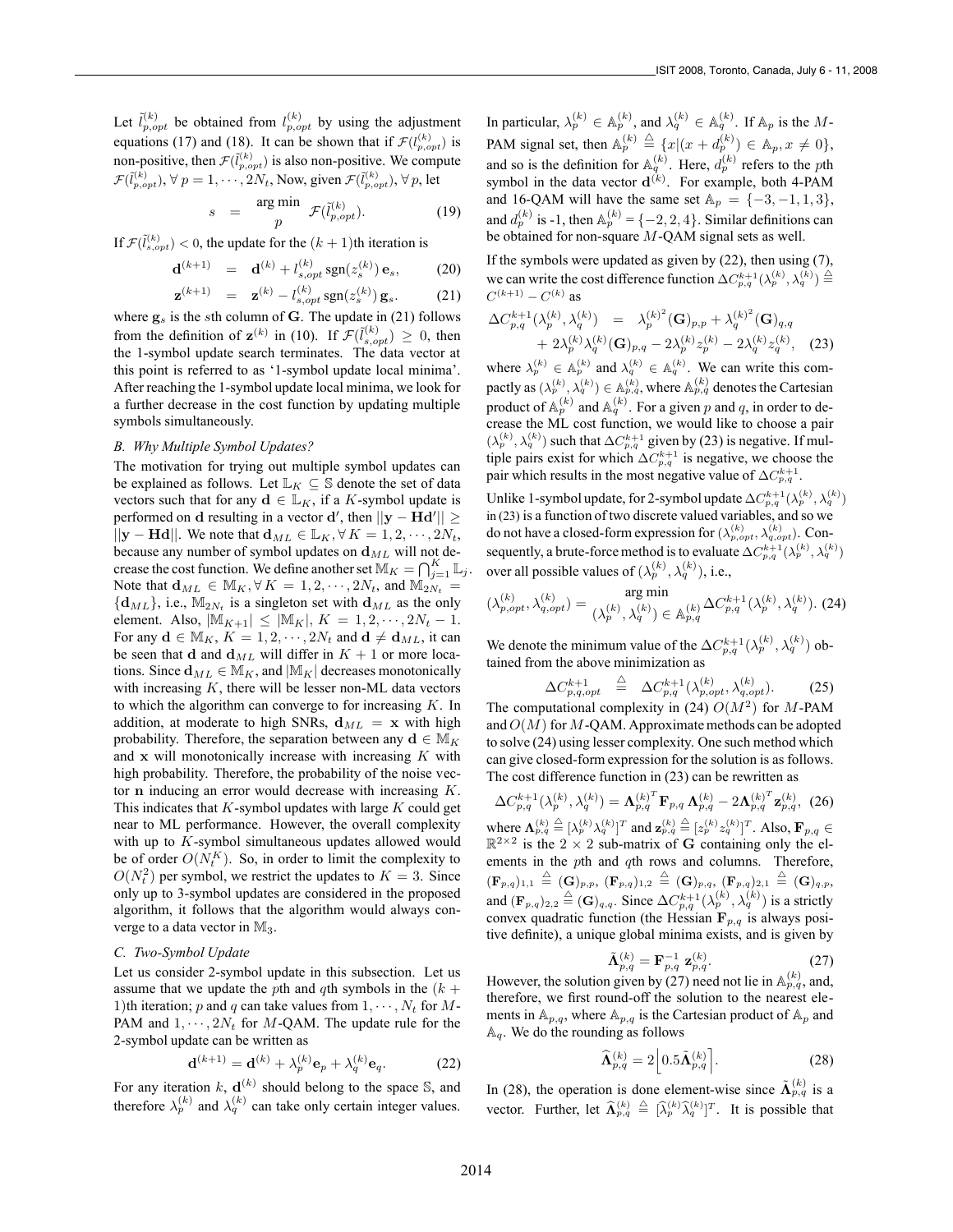the solution  $\widehat{\mathbf{\Lambda}}_{p,q}^{(k)}$  in (28) need not lie in  $\mathbb{A}_{p,q}^{(k)}$ . This would result in  $d_p^{(k+1)} \notin A_p$ . For example, if  $A_p$  is M-PAM, then  $d_p^{(k+1)} \notin A_p$  if  $d_p^{(k)} + \widehat{\lambda}_p^{(k)} > (M-1)$ . In such cases, we propose the following adjustment to  $\hat{\lambda}_p^{(k)}$ :

$$
\widehat{\lambda}_p^{(k)} = \begin{cases}\n(M-1) - d_p^{(k)}, & \text{when } \widehat{\lambda}_p^{(k)} + d_p^{(k)} > (M-1) \\
-(M-1) - d_p^{(k)}, & \text{when } \widehat{\lambda}_p^{(k)} + d_p^{(k)} < -(M-1).\n\end{cases}
$$
\n(29)

Similar adjustment is done for  $\hat{\lambda}_q^{(k)}$  also. After these adjustments, we are guaranteed that  $\widehat{\Lambda}_{p,q}^{(k)} \in \mathbb{A}_{p,q}^{(k)}$ . We can therefore evaluate the cost difference function value as  $\Delta C_{p,q}^{k+1}(\widehat{\lambda}_p^{(k)}, \widehat{\lambda}_q^{(k)})$ . It is noted that the complexity of this approximate method does not depend on the size of the set  $\mathbb{A}_{p,q}^{(k)}$ , i.e., it has constant complexity. Through simulations, we have observed that this approximation results in a performance close to that of the brute-force method.

We define the optimum pairs,  $(r, s)$  from the brute-force method and  $(\hat{r}, \hat{s})$  from the approximate method, respectively, as

$$
(r,s) = \underset{(p,q)}{\text{arg min}} \Delta C_{p,q,opt}^{k+1}, \tag{30}
$$

and

$$
(\hat{r}, \hat{s}) = \arg\min_{(p, q)} \Delta C_{p,q}^{k+1}(\widehat{\lambda}_p^{(k)}, \widehat{\lambda}_q^{(k)}).
$$
 (31)

The corresponding minimum values of the cost difference functions are given by

and

$$
\Delta \widehat{C}_{opt}^{k+1} \triangleq \Delta C_{\hat{r},\hat{s}}^{k+1} (\widehat{\lambda}_{\hat{r}}^{(k)}, \widehat{\lambda}_{\hat{s}}^{(k)}).
$$
 (33)

 $\stackrel{\triangle}{=} \Delta C_{r,s,opt}^{k+1},$  (32)

The update rule for the  $z^{(k)}$  vector is given by

 $\Delta C_{opt}^{k+1}$ 

$$
\mathbf{z}^{(k+1)} = \mathbf{z}^{(k)} - (\lambda_{r,opt}^{(k)}\mathbf{g}_r + \lambda_{s,opt}^{(k)}\mathbf{g}_s)
$$
(34)

$$
\mathbf{d}^{(k+1)} = \mathbf{d}^{(k)} + \lambda_{r,opt}^{(k)} \mathbf{e}_r + \lambda_{s,opt}^{(k)} \mathbf{e}_s \tag{35}
$$

for the brute-force method, and

$$
\mathbf{z}^{(k+1)} = \mathbf{z}^{(k)} - (\widehat{\lambda}_{\hat{r}}^{(k)} \mathbf{g}_{\hat{r}} + \widehat{\lambda}_{\hat{s}}^{(k)} \mathbf{g}_{\hat{s}})
$$
(36)

$$
\mathbf{d}^{(k+1)} = \mathbf{d}^{(k)} + (\widehat{\lambda}_{\hat{r}}^{(k)} \mathbf{e}_{\hat{r}} + \widehat{\lambda}_{\hat{s}}^{(k)} \mathbf{e}_{\hat{s}})
$$
(37)

for the approximate method. A similar procedure can be devised for the 3-symbol update also. The complexity of the M-LAS algorithm can be shown to be  $O(N_tN_r)$  per symbol (we do not present the details of the 3-symbol update and the complexity analysis here due to page limit).

# IV. BER PERFORMANCE OF THE M-LAS DETECTOR

# *A. Uncoded M-LAS Performance*

*Performance as a function of increasing*  $N_t = N_r$ : In Fig. 1, we present the uncoded BER performance of the proposed M-LAS detector for different values of  $N_t = N_r$  and 4-QAM obtained through simulations. MMSE filter is used as the initial filter. We label the M-LAS detector with MMSE initial filter as 'MMSE-MLAS' in all the figures. MMSE filter (without M-LAS) performance as well as AWGN-only SISO performance are also plotted for comparison. In generating the plots in Figs. 1 and 2, perfect channel knowledge is assumed at the receiver. From Fig. 1, it can be observed that the performance of the proposed MMSE-MLAS improves with increasing  $N_t = N_r$ , such that for  $N_t = N_r = 64$  it achieves



Fig. 1. Uncoded BER performance of the proposed M-LAS detector for different values of  $N_t = N_r$ . MMSE initial filter. 4-QAM. BER improves with increasing  $N_t = N_r$ .

an uncoded BER of 10<sup>−</sup><sup>3</sup> at just 1 dB away from the AWGNonly SISO performance. With  $N_t = N_r = 128$  and 256, the MMSE-MLAS performance moves even closer to the AWGN performance (to within 0.5 dB). This is an impressive result which illustrates the ability of the proposed MMSE-MLAS to achieve single-antenna AWGN performance even in a large multi-antenna setting, essentially removing 'almost' all the spatial interference from other antennas.

*M-LAS versus LAS:* We further point out that the LAS detector we presented in [4] also achieves near-AWGN performance, but only when the number of antennas are very large (of the order of several hundreds). Whereas, a key advantage of the present M-LAS detector is that it is able to achieve near-AWGN performance even with tens of antennas (e.g.,  $N_t = N_r = 64$ ). This observation is illustrated in Fig. 2, where we compare the performance of the MMSE-MLAS with that of the MMSE-LAS in [4] (i.e., LAS with MMSE initial filter), for  $N_t = N_r = 64,32$  and 4-QAM. It can be seen that MMSE-MLAS outperforms MMSE-LAS. This performance improvement is due to the 2- and 3-symbol updates performed in M-LAS, in addition to the 1-symbol updates performed in LAS. As pointed out earlier, the 2- and 3 symbol updates in M-LAS increase the complexity a little, but the average per-symbol complexity (defined as total complexity divided by the total number of symbols,  $N_t$ ) still remains as  $O(N_tN_r)$ . The performance advantage of M-LAS over LAS in the regime of tens of antennas has interesting practical implications, as tens of antennas can be easily placed in moderately sized communication terminals (e.g., laptops) enabling large MIMO systems to be viable in practice.

# *B. Turbo Coded M-LAS Performance*

We evaluated the coded BER performance of the M-LAS detector without and with channel estimation errors. In [4], hard decision data output from the LAS detector (i.e.,  $\pm 1$  valued data output vector) was fed to the turbo decoder. However, performance can be improved if soft output values can be generated and used instead. Consequently, here we propose a method for generating soft output from M-LAS.

*Soft Bit Values Generation:* We generate soft values at the M-LAS output for all the individual bits that constitute the